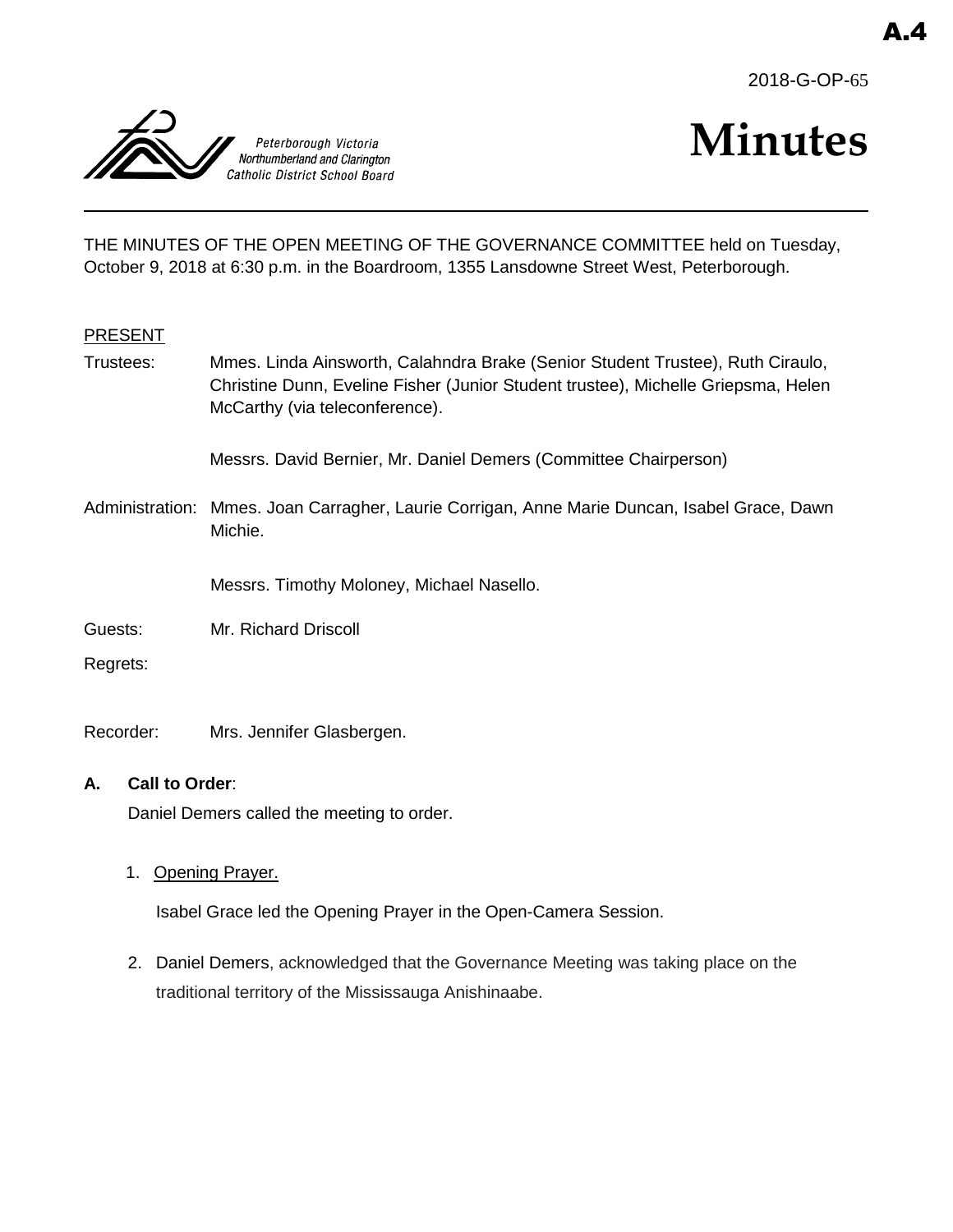- 3. Approval of Open Session Agenda.
	- **MOTION:** Moved by Helen McCarthy, seconded by Linda Ainsworth, that the Open Meeting Agenda be accepted.

Carried.

- 4. Declarations of Conflicts of Interest.
- 5. Approval of the Minutes of the Governance Committee Open Session held on September 10, 2018.
	- **MOTION:** Moved by Michelle Griepsma, seconded by Linda Ainsworth, that the Minutes of the Governance Committee – Open Session, held on September 10, 2018, be approved.

Carried.

6. Business Arising from the Minutes.

# **B. Recommended Actions/Presentations:**

1. St. Joseph CES, Douro: Update on drinking water advisory.

Isabel Grace, Superintendent of Business and Finance, updated the committee on the status of the contaminated drinking water at St. Joseph CES, Douro School. Isabel informed the committee that school board is working with the Health Unit and Ministry of Environment, as well as outside environmental agencies to rectify the damages done. All necessary precautions are in place, and the community is being updated as information becomes available. Isabel answered trustee questions and concerns regarding this issue.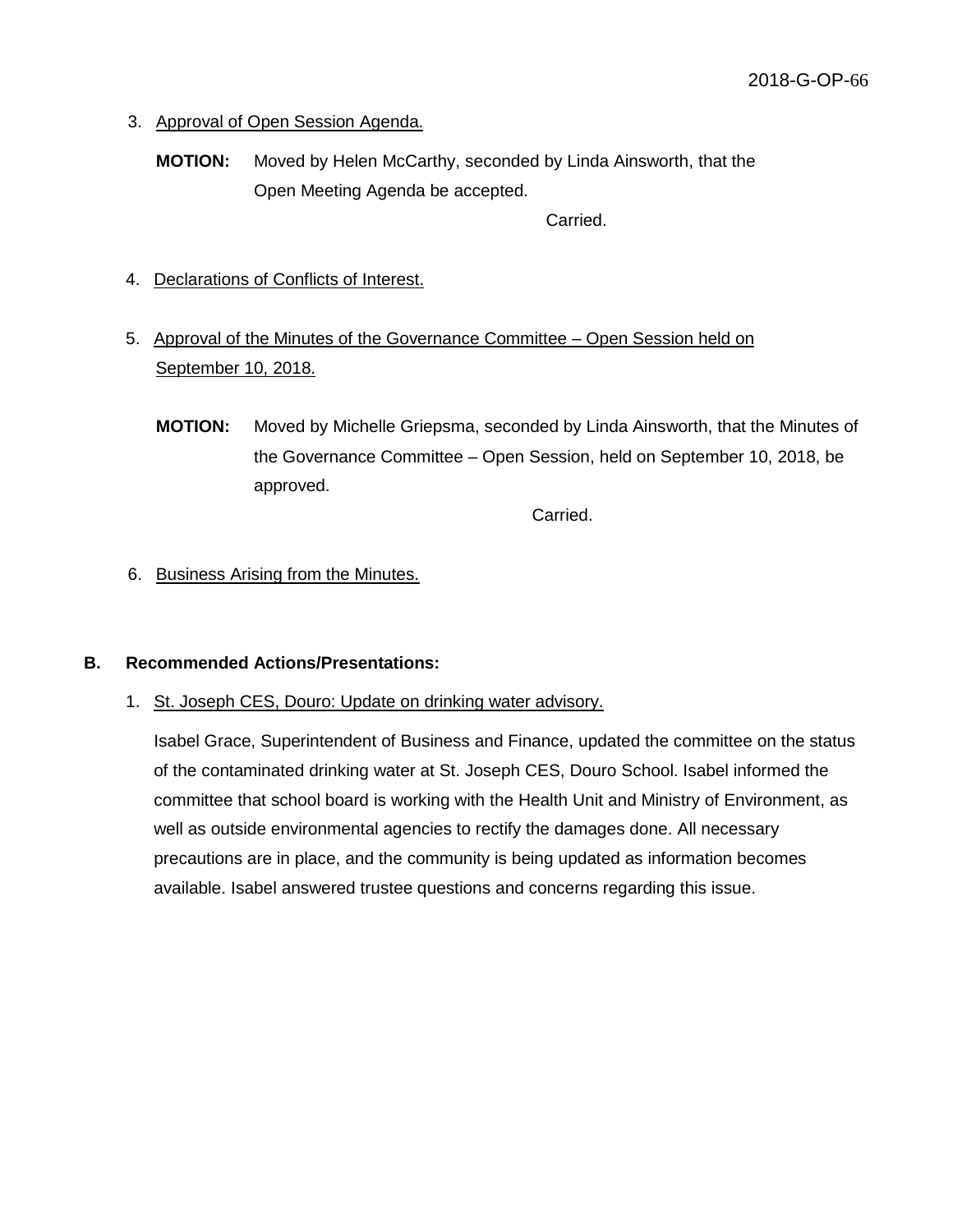#### 2. Facility Assessments: 2018-19 process.

Richard Driscoll, Facility Services Manager, gave a presentation to the Governance Committee regarding Facility Condition Index (FCI) and the process in which the Ministry uses to determine the replacement value and costs of repairs. This is a Ministry driven assessment that is on a five year rotation for each facility. Both Richard and Isabel Grace, Superintendent of Business and Finance, answered trustee questions and concerns.

*Anne Marie Duncan, Superintendent of Learning/Special Education Services, made note of all the work Richard has done in the schools and the great feedback coming from the various principals.*

#### 3. Elementary Enrolment – school by school comparison.

Isabel Grace, Superintendent of Business and Finance, updated the Governance Committee regarding enrolment numbers for the 2018-2019 school year and a comparison between projected figures and actual figures. There were a few fluctuations in the numbers but nothing significant. Isabel explained the key changes in detail and answered trustee questions.

#### **C. Information Items:**

# 1. Federal Tax Treatment of Trustee Honoraria.

Isabel Grace, Superintendent of Business and Finance, updated trustees regarding the new tax changes coming January 2019. Isabel explained in detail how these changes would affect trustees and answered any questions they had.

#### 2. PPM 151. Professional Activity Days Devoted to Provincial Education Priorities

Isabel Grace, Superintendent of Business and Finance, spoke to the Governance Committee about the activities planned during Professional Activity Days as well as what was coming up in the calendar year. Laurie Corrigan, Superintendent of Learning/Innovation Technologies, touched on the upcoming Faith Day, October 26, 2018 and how dates are chosen so faith days can be inclusive for all. Laurie and Isabel explained key components and answered trustee questions.